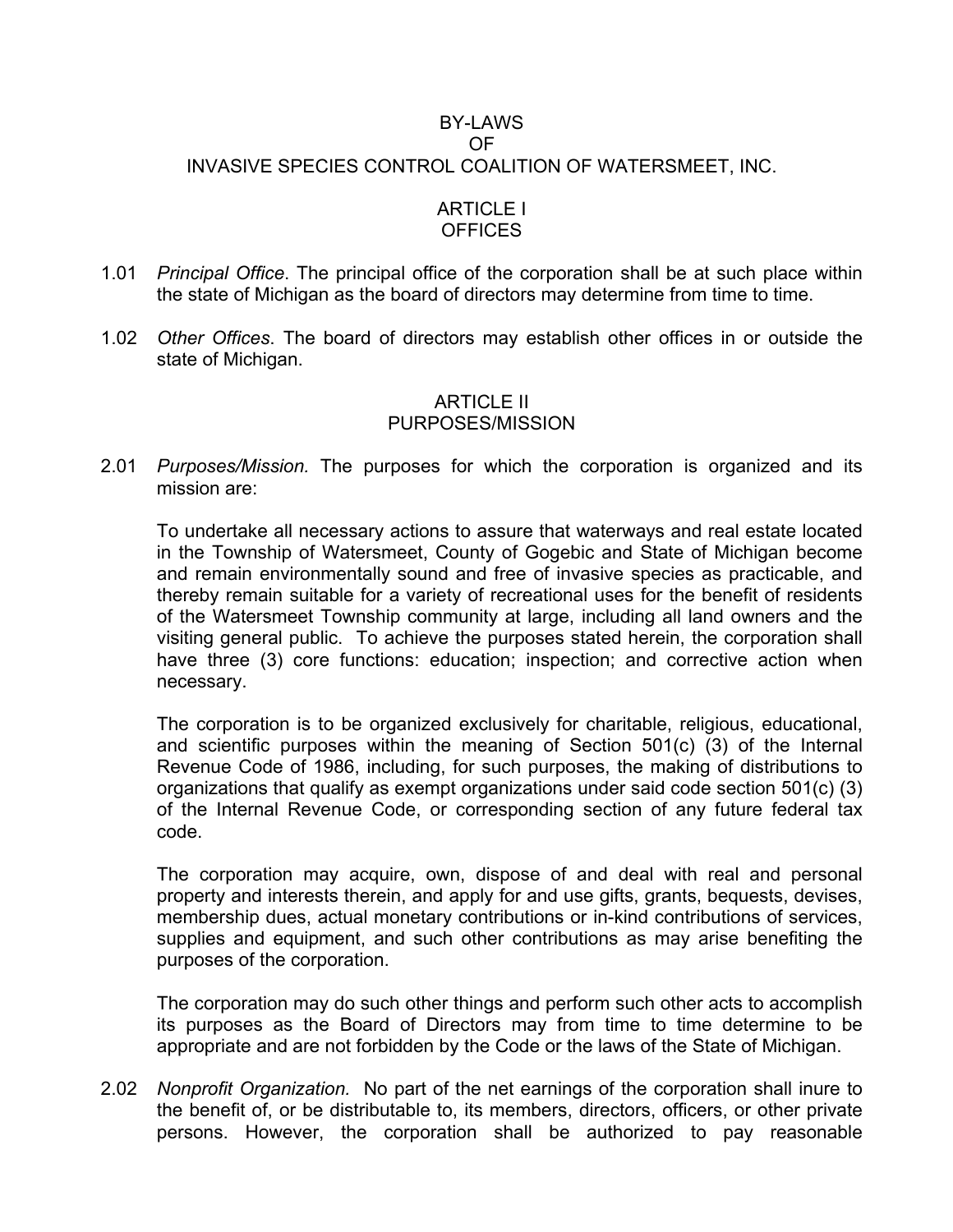compensation for services rendered and to make payments and distributions in furtherance of the purposes set forth in Article 2.01.

- 2.03 *Lobbying.* No substantial part of the activities of the corporation shall be the carrying on of propaganda or otherwise attempting to influence legislation. The corporation shall not participate in, or intervene in (including the publishing and distribution of statements), any political campaign on behalf of or in opposition to any candidate for public office. Notwithstanding any other provision of these articles, the corporation shall not carry on any other activities not permitted to be carried on (1) by a corporation exempt from federal income tax under IRC 501(c) (3) or the corresponding section of any future federal tax code or (2) by a corporation whose contributions are deductible under section IRC 170(c) (2) or the corresponding section of any future federal tax code.
- 2.04 *Affiliations.* This organization is a stand-alone organization and is not subject to the control of any other group or government body. Notwithstanding the foregoing, it is understood that this organization is at liberty to cooperate as it sees fit with other groups or government bodies that shares a like purpose.

### ARTICLE III **MEMBERS**

- 3.01 *Eligibility for Membership*. Memberships shall be open to any person, business, organization, or corporation interested in the purposes of the corporation. Any such person, business, organization, or corporation may become a member hereof upon payment of the membership dues as established.
- 3.02 *Membership Classes*. The following membership classes are hereby established, with minimum contributions to be established annually by vote of the board of directors:
	- Class A Individual/Family Membership is open to all persons and/or families who espouse the purposes and mission of the corporation.

Voting rights of one (1) vote per membership are reserved for property owners and residents of the township of Watersmeet, MI. and all property owners with land abutting water on Watersmeet Township boundary lakes.

Class B Organization/Business Membership is open to all organizations, associations, businesses, and/or corporations who espouse the purposes and mission of the corporation.

> Voting rights of one (1) vote per membership are reserved for all organizations/businesses on all lakes within the township of Watersmeet, MI. or on Watersmeet Township boundary lakes, and all other organizations/businesses within Watersmeet Township or whose proprietor is a property owner in Watersmeet Township or owns land abutting water on any Watersmeet Township boundary lake.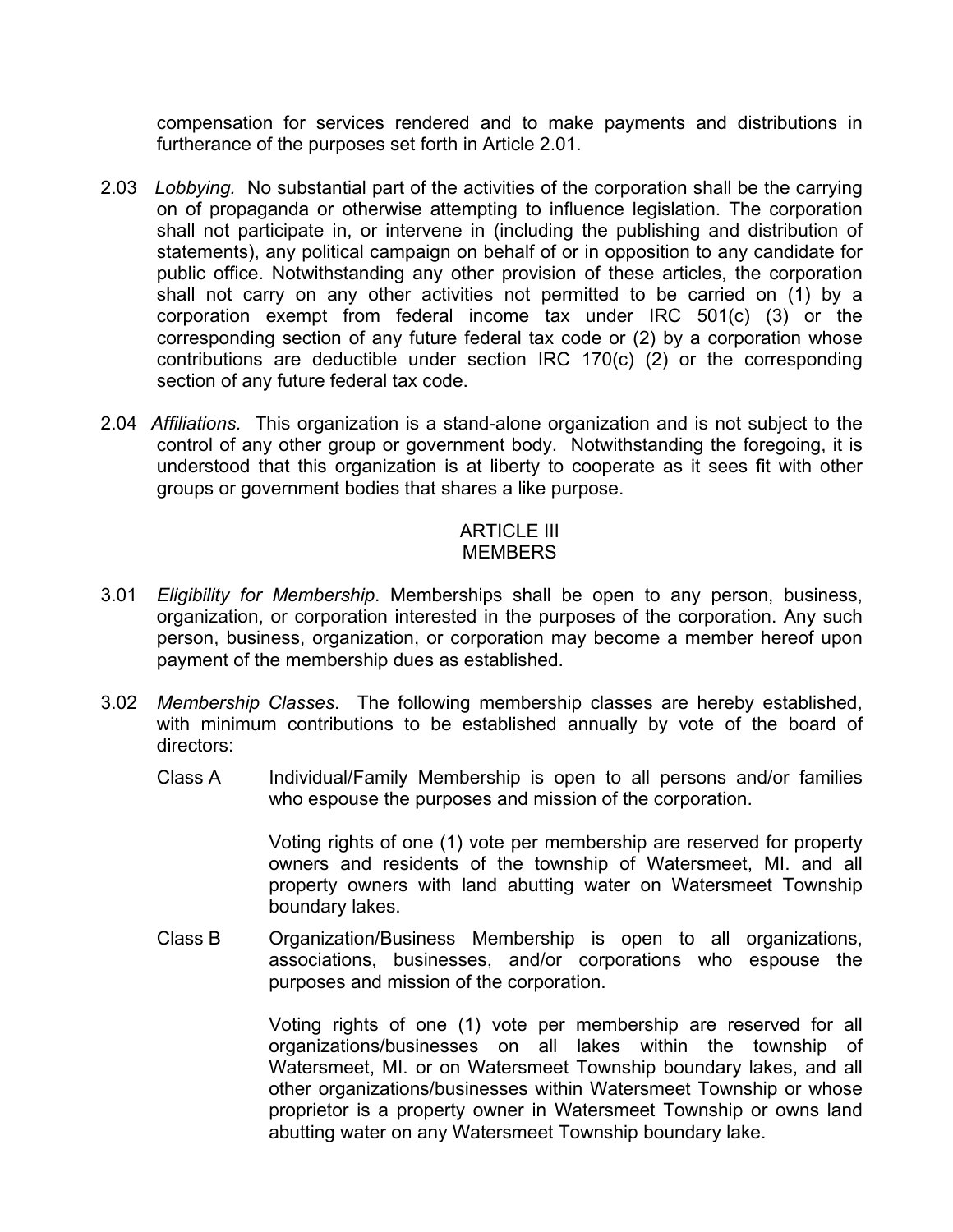- 3.03 *Membership Dues*. Annual membership dues levels shall be recommended by the board to the membership at large at the annual meeting and may be ratified or changed by a majority vote of the membership. Notwithstanding such vote; Individual/Family Membership dues (Class A) shall not be less than \$25.00 per year or more that \$50.00 per year and Organization/Business Membership dues (Class B) shall not be set at more than five (5) times the Class A rate. Any member who is more than sixty (60) days in arrears on dues shall lose all voting privileges until such delinquent dues are paid. The billing and collection of dues shall be in a manner prescribed by the board of directors.
- 3.04 *Membership Term.* The term of all memberships shall be annual based on a twelve (12) month calendar year.
- 3.05 *Termination of Membership*. Membership may be terminated by the board of directors on the occurrence of any of the following events:
	- (a) Failure to pay dues within 90 days after written notice of payment due.
	- (b) Failure to satisfy the requirements of section 3.01 of this article.
	- (c) For acting in violation of these bylaws and the articles of incorporation of the corporation, the purposes of the corporation or applicable law pertaining to the affairs of the corporation.
- 3.06 *Annual Meeting*. Following the initial annual meeting all on-going annual meetings of the corporation shall be held in August of each year, at such place, date and hour as the board of directors may determine at their June meeting so long as the annual meeting is held before the regularly scheduled board meeting in August. At each annual meeting, directors shall be elected and any other business shall be transacted that may come before the meeting, including ratification of the annual operating plan; and approval of the dues schedule which shall be required agenda items of the annual meeting. Such other business as the board may want to bring before the membership at large may also be added to the agenda.
- 3.07 *Special Meetings*. Special meetings may be called by petition of fifteen (15) or more of active members, based on the last report of membership or by the board of directors or by the president.
- 3.08 *Place of Meetings*. All membership meetings shall be held at the corporation's principal office or at any other place determined by the board of directors and stated in the notice of the meeting.
- 3.09 *Notice of Meetings*. Except as otherwise provided by statute, written notice of the time, place, and purposes of a membership meeting shall be given not less than 10 days or more than 60 days before the date of the meeting. Notice shall be given either personally or by first class mail to each member of record entitled to vote at the meeting at his or her last address as it appears on the books of the corporation or by electronic email providing that the member has provided an email address to the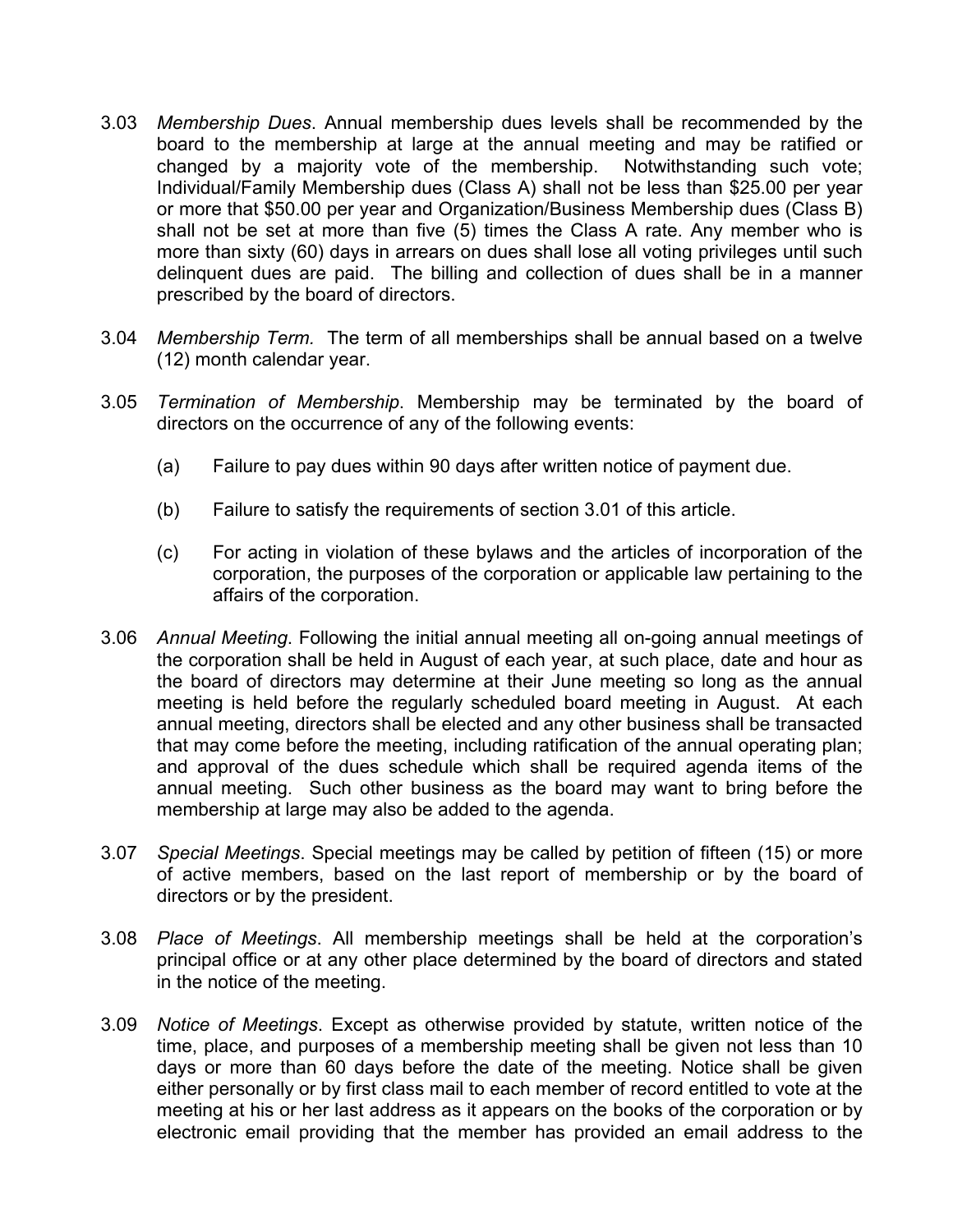corporation and consented to receiving notice by same. It shall be the member's responsibility to keep such data current. The board may include on the website of the corporation and also post at the Township Town Hall, in lieu of mailing same to the members, a copy of all supporting documents referenced in the agenda for consideration, provided that the meeting notice advises the members of their option to request in writing that the board promptly mail to a requesting member a copy of said supporting agenda documents maintained on the website of the corporation. Alternatively, notice may be published in the corporation's newsletter, if established, provided that the newsletter is published at least semiannually and is mailed to the members entitled to vote at the meeting not less than 10 days nor more than 60 days before the date of the meeting.

- 3.10 *Record Dates*. The board of directors may fix in advance a record date for the purpose of determining members entitled to notice of and to vote at a membership meeting or an adjournment of the meeting, or to express consent to or to dissent from a proposal without a meeting, or for the purpose of any other action. The date fixed shall not be more than 60 days nor less than 10 days before the date of the meeting, nor more than 60 days before any other action.
- 3.11 *Meeting Minutes.* The secretary shall keep a correct and complete record of all meetings and of all proceedings of this corporation, which shall be attested by the signature of the secretary.
- 3.12 *List of Members*. The secretary of the corporation or the agent of the corporation having charge of the membership records of the corporation shall make and certify a complete list of the members entitled to vote at a membership meeting or any adjournment. The list shall be arranged alphabetically with the address of each member, be produced at the time and place of the membership meeting, be subject to inspection by any members during the whole time of the meeting, and be prima facie evidence of the members entitled to examine the list or vote at the meeting.
- 3.13 *Quorum*. Unless a greater or lesser quorum is required by statute, twenty-five (25) members present in person or by proxy, as of the record date, and entitled to vote at a membership meeting, shall constitute a quorum at the meeting. Whether or not a quorum is present, the meeting may be adjourned by vote of the members present.
- 3.14 *Proxies*. A member entitled to vote at a membership meeting or to express consent or dissent without a meeting may authorize any other member to act for the member by proxy. A proxy shall be signed by the member or the member's authorized agent or representative and shall be valid only for the meeting specified. A proxy is revocable at the pleasure of the member executing it except as otherwise provided by statute.
- 3.15 *Voting*. Each member is entitled to one vote on each matter submitted to a vote. A vote may be cast either orally or in writing. When an action, other than the election of directors, is to be taken by a vote of the members, it shall be authorized by a majority of the votes cast by the members entitled to vote, unless a greater vote is required by statute. Directors shall be elected by a plurality of votes cast at any election.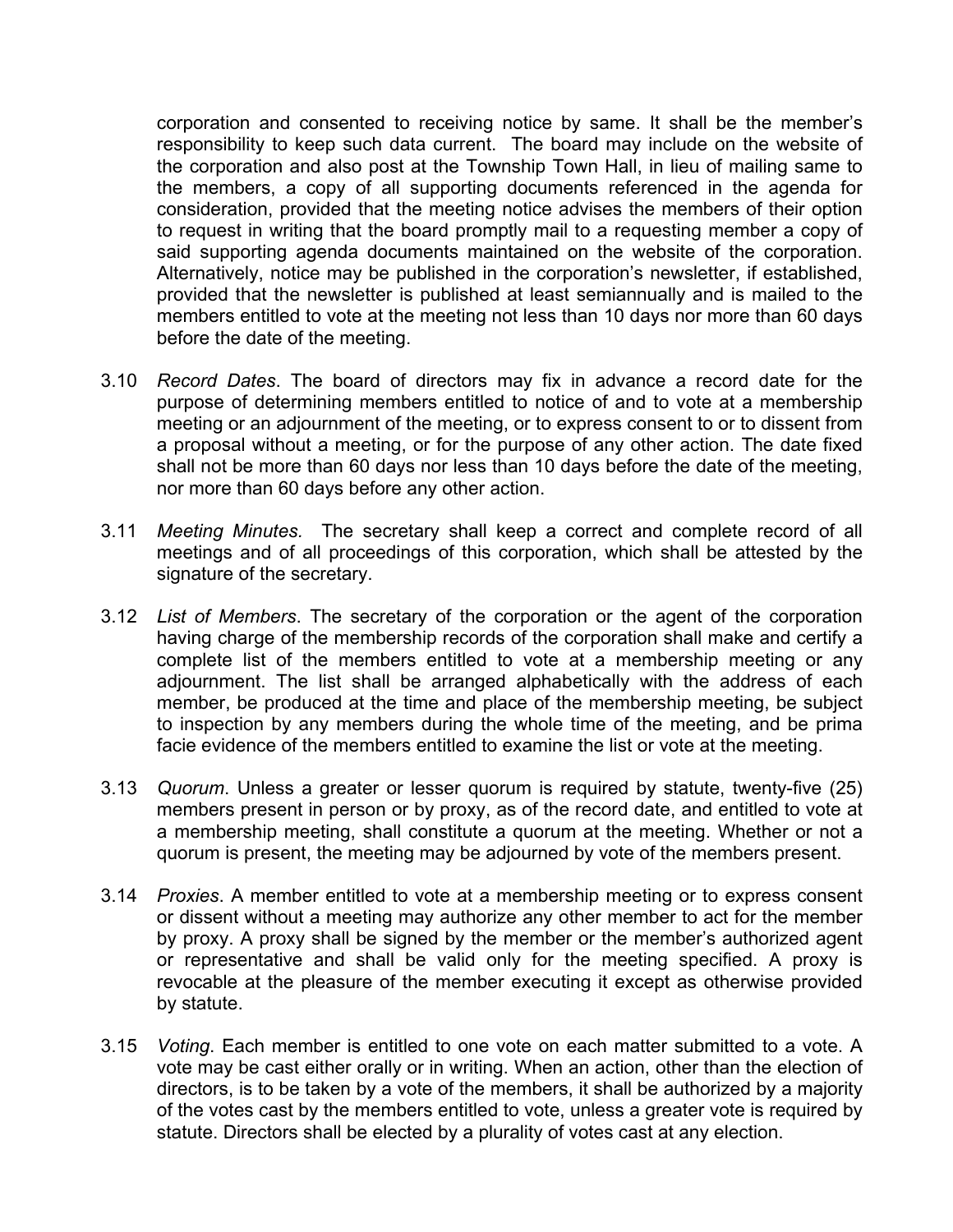## ARTICLE IV BOARD

- 4.01 *General Powers*. The business, property, and affairs of the corporation shall be managed by the board of directors.
- 4.02 *Number*. There shall be not less than nine (9) nor more than fifteen (15) directors on the board or as shall be fixed from time to time by the board of directors by amendment to these bylaws. Board members shall include the four (4) seated officers of the corporation, the immediate past president of the corporation, and no less than four (4) members of the corporation selected at large.
- 4.03 *Tenure*. Directors shall be elected at the annual membership meeting of the corporation. Any member of the corporation in good standing shall be eligible for the office of Director. At large members shall be elected each year at the annual meeting for two (2) year terms, except initially one-half  $(\frac{1}{2})$  shall be elected to serve for two (2) year terms and one-half  $(\frac{1}{2})$  shall be elected to serve for three (3) year terms to hold office until the director's successor is elected and qualified, or until the director's death, resignation, or removal.
- 4.04 *Resignation*. A director may resign at any time by providing written notice to the corporation. Notice of resignation will be effective on receipt or at a later time designated in the notice. A successor shall be appointed as provided in section 4.06 of the bylaws.
- 4.05 *Removal*. Any director may be removed with or without cause by a majority vote of the members entitled to vote at an election of directors.
- 4.06 *Board Vacancies*. A vacancy on the board may be filled with a person selected by the remaining directors of the board, though less than a quorum of the board of directors, unless filled by proper action of the members. Each person so elected shall be a director for the remainder of the term of the director being replaced.
- 4.07 *Annual Meeting*. An annual meeting shall be held each year on the same date as and immediately following the annual membership meeting when an officer vacancy exists. If the annual membership meeting is not held as scheduled, the board shall cause the annual meeting of the board to be held as soon thereafter as is practicable and convenient.
- 4.08 *Regular Meetings*. Regular meetings of the board may be held at the time and place as determined by the board. Notice of the time, place, and purposes of a regular board meeting shall be given not less than ten (10) days before the date of the meeting. Regular meetings of the board shall be held on at least a quarterly basis.
- 4.09 *Special Meetings*. Special meetings of the board may be called by the president or any two directors at a time and place as determined by those persons authorized to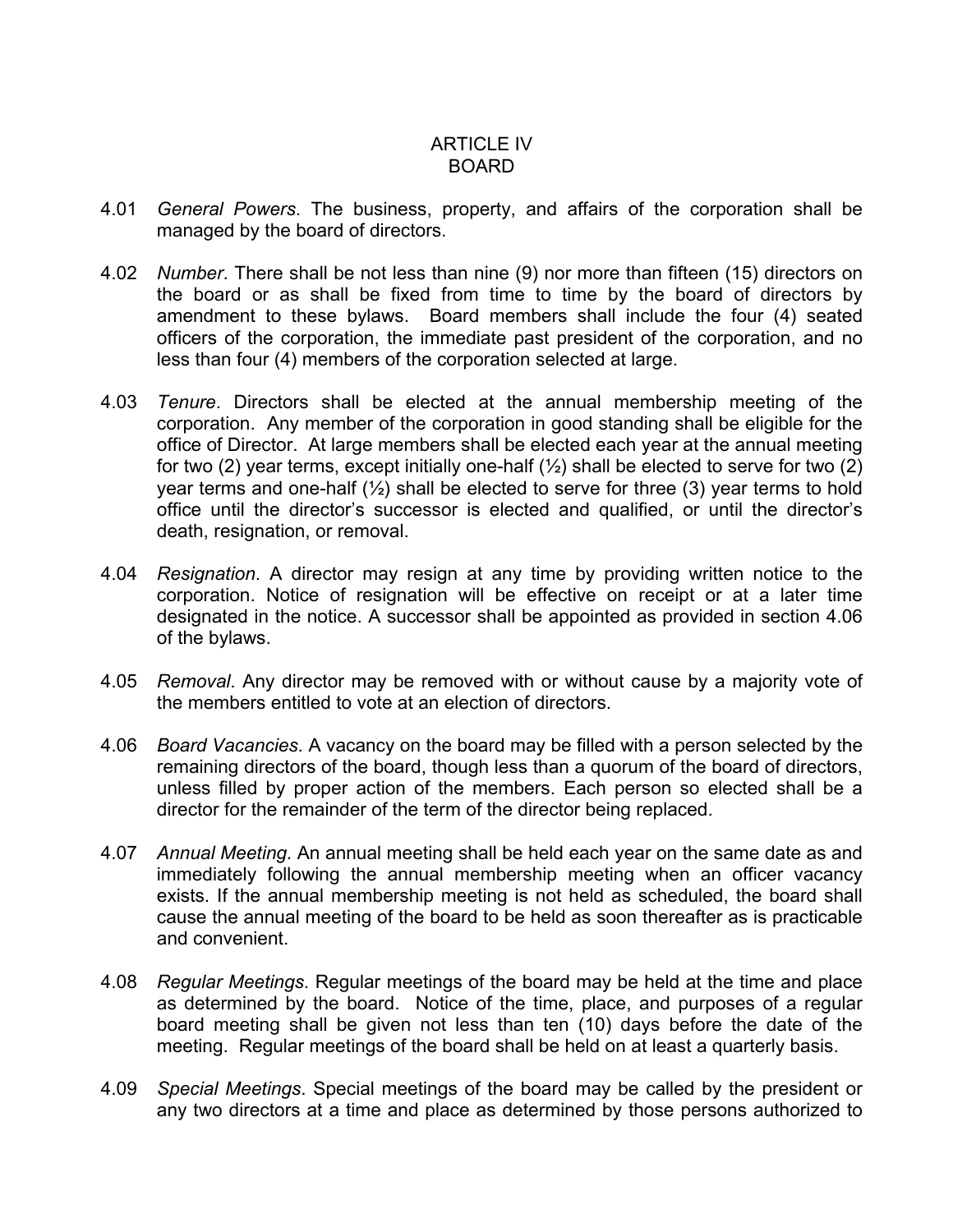call special meetings. Notice of the time and place of special meetings shall be given to each director in any manner at least three (3) days before the meeting.

- 4.10 *Notice.* Notice shall be given either personally, by electronic email or by telephone, or by first class mail to each board member of record entitled to vote at the meeting at his or her last address as it appears on the books of the corporation.
- 4.11 *Statement of Purpose*. Neither the business to be transacted at, nor the purpose of, any regular or special meeting of the board need be specified in the notice for that meeting.
- 4.12 *Waiver of Notice*. The attendance of a director at a board meeting shall constitute a waiver of notice of the meeting, except where a director attends a meeting for the express purpose of objecting to the transaction of any business because the meeting is not lawfully called or convened. In addition, the director may submit a signed waiver of notice that shall constitute a waiver of notice of the meeting.
- 4.13 *Meeting by Telephone or Similar Equipment*. A director may participate in a meeting by conference telephone or any similar communications equipment through which all persons participating in the meeting can hear each other. Participation in a meeting pursuant to this section constitutes presence in person at the meeting.
- 4.14 *Quorum*. A majority of the directors then in office constitutes a quorum for the transaction of any business at any meeting of the board. Actions voted on by a majority of directors present at a meeting where a quorum is present shall constitute authorized actions of the board.
- 4.15 *Consent to Corporate Actions*. Any action required or permitted to be taken pursuant to board authorization may be taken without a meeting if, before or after the action, all directors' consent to the action in writing. Written consents shall be filed with the minutes of the board's proceeding.
- 4.16 *Minutes*. The secretary shall keep a correct and complete record of all its proceedings which shall be attested to by the signature of the secretary whose duty it shall be to keep such records.
- 4.17 *Powers*. Within the scope of the approved Annual Operating Plan/Budget the board of directors shall have complete control over, and management of, the property, affairs, and business of the corporation with power to borrow money and to authorize its general officers to execute in the corporate name, bills, notes, and other evidence of indebtedness and to mortgage the property of the corporation for that purpose. No contract shall be made or expense incurred on behalf of this corporation except in accordance with rules prescribed and approved by the board of directors. Specifically:
	- 1. The board of directors shall have charge, control and management of the business, property, affairs and funds of the corporation and shall have the power and authority to do and perform all lawful acts and functions permitted for an organization described in Section 501(c) (3) of the Code not inconsistent with these bylaws, the articles of incorporation or the laws of the State of Michigan.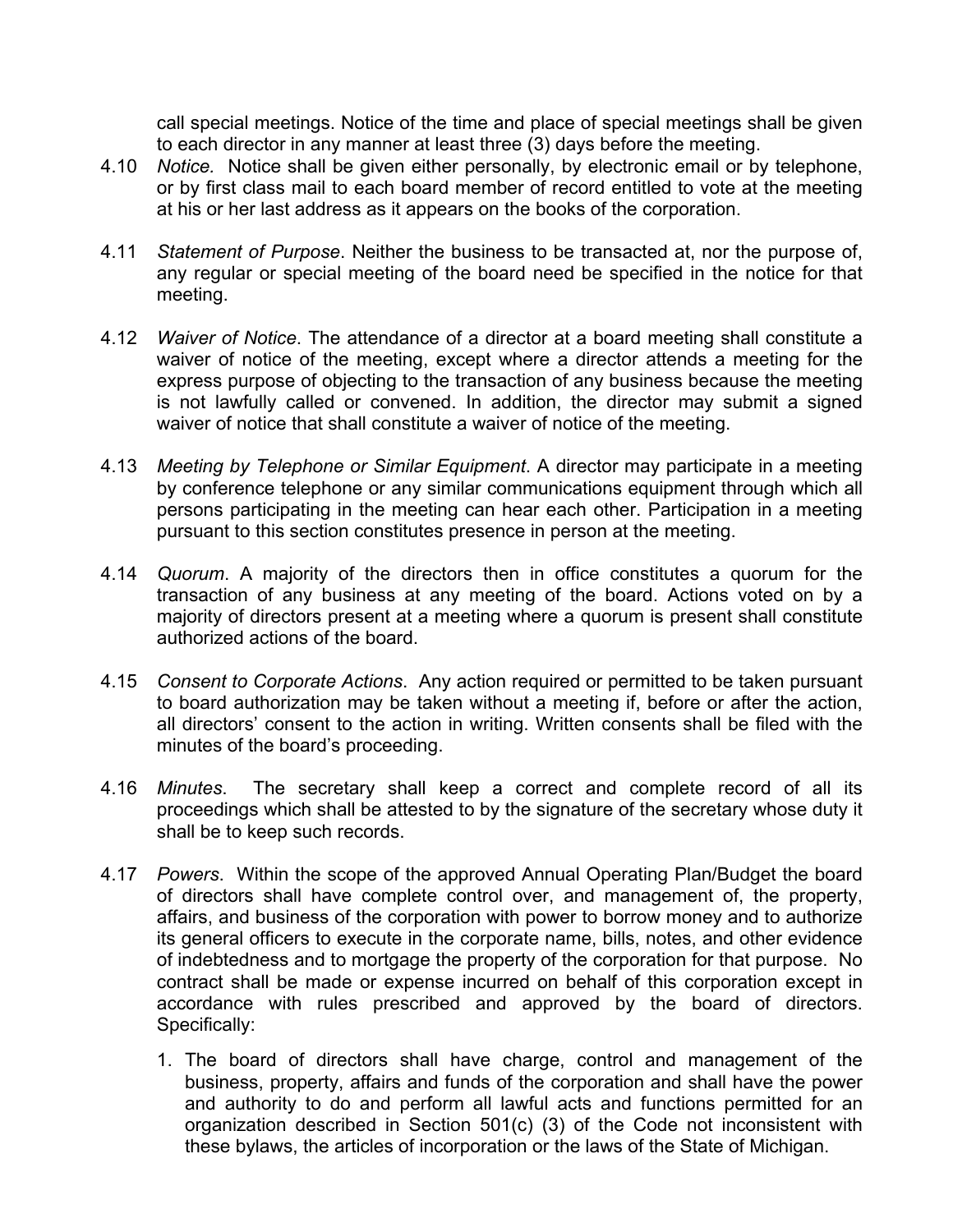- 2. The board of directors shall have the power to raise funds for corporate purposes and within the limit of available funds to guarantee the debt of any affiliated or subsidiary entity, whenever the same shall be in the best interest of the corporation and in furtherance of its purposes.
- 3. The board of directors shall have the power to modify any restrictions or conditions on the distribution of funds for any specified purpose, if in their judgment such restrictions or conditions are unnecessary, incapable of fulfillment, or inconsistent with the purposes of the corporation.
- 4. The board of directors shall have the power to designate one or more officers, agents or employees to execute contracts, conveyances, or other instruments on behalf of the corporation and such authority may be general or confined to specific transactions. The board of directors may also ratify any execution. No contract or other action on behalf of the corporation obligating the corporation for more than \$2,000 is authorized or approved unless signed by two (2) officers of the corporation. No contract or other action on behalf of the corporation obligating the corporation for more than \$5,000 is authorized or approved unless first approved by the board at a meeting called to approve same and thereafter signed by two (2) officers of the corporation.
- 4.18 *Annual Operating Plan/Budget*. The board of directors shall prepare an annual operating plan with budget during the fourth quarter of each calendar year. This operating plan shall include all planned expenditures for the year, including but not limited to, duties and responsibilities of all proposed salaried or hourly paid employees (such as Project Coordinator, Educator, Lake Surveyor, etc.). Approval shall require a three-fourths (3/4) vote of all directors. Upon approval the plan will be made available to all members.

#### ARTICLE V **COMMITTEES**

- 5.01 *General Powers*. The board, by resolution adopted by a vote of a majority of its directors, may designate one or more committees, each committee consisting of one (1) or more directors and other committee members who may be either directors or members of the corporation. The board may also designate one or more directors as alternate committee members who may replace an absent or disqualified member at a committee meeting. If a committee member is absent or disqualified from voting, then members present at a meeting who are not disqualified from voting may, whether or not they constitute a quorum, unanimously appoint an alternate committee member to act at the committee meeting in place of the absent or disqualified member. All committees designated by the board shall serve at the pleasure of the board.
- 5.02 *Meetings*. Committees shall meet as required, and their meetings shall be governed by the rules provided in article IV for meetings of the board.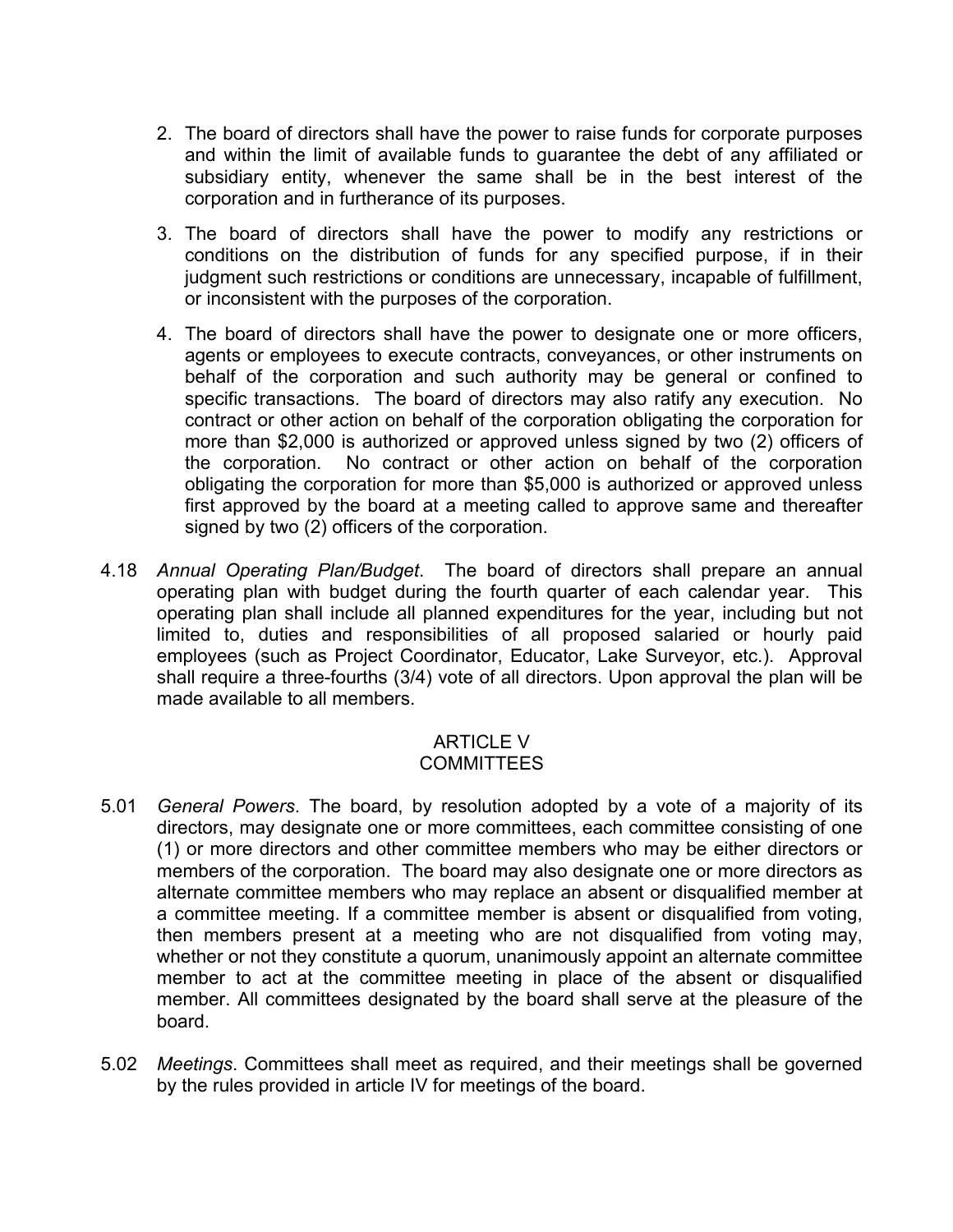- 5.03 *Consent to Committee Actions*. Any action required or permitted to be taken pursuant to authorization of a committee may be taken without a meeting if, before or after the action, all members of the committee consent to the action in writing. Written consents shall be filed with the minutes of the committee's proceedings.
- 5.04 *Standing Committees.* There shall be two permanent standing committees; (1) Finance Committee, and (2) Public Relations and Education Committee. In addition, the board of directors may establish such other standing or special committees from time to time as it shall deem appropriate and shall define the powers and responsibilities of such committees. All additional standing committees must be ratified by majority of the votes cast by the members entitled to vote at the next scheduled regular or annual meeting. Each standing committee, at a minimum, will have a chairperson, secretary, and one (1) or more additional board members and such non-board members being members of the corporation as the board shall approve.
- 5.05. *Standing Committee* Operation. Standing committees may receive funds and commit same to the use of the committee upon presentation to and authorization by the board of directors of a committee operating plan and budget. All funds received and specifically designated for the purpose of promoting the function of a standing committee shall be treated as and accounted for as segregated funds and shall be applied solely for the purposes of the committee. However, such fund, if left uncommitted to specific committee expenditures, may be authorized as needed for general purpose use by a two-thirds vote of a quorum of all board members. In the event of a committee shortage of needed funds, the committee may request funds from the corporation general purpose funds and such funds may be authorized for committee use by a two-thirds vote of a quorum of all board members.
- 5.06 *Finance Committee*. The Finance Committee shall include the treasurer of the corporation. The chairperson of the Finance Committee shall be the chief fund raiser and funds organizer of the corporation, and, as such, shall be responsible for overseeing grants research and application; foundation giving; fund raising events, and all other funding procurement activities of the corporation.
- 5.07 *Public Relations and Education Committee*: The chairperson of the Public Relations and Education Committee shall be the chief information officer of the corporation, and, as such, shall be responsible for overseeing image promotion, public awareness, user education, and all other promotional and educational activities of the corporation.
- 5.08 *Vote*. Committee members acting on a matter before the committee shall act by majority vote of the members present.
- 5.09 *Meeting Notice.* A committee meeting may be called at the discretion of the chairperson with advance notice of said meeting given in person to a committee member, by telephone or by electronic email, no less than seventy-two (72) hours before said meeting or by first class mail mailed at least seven (7) days before said meeting.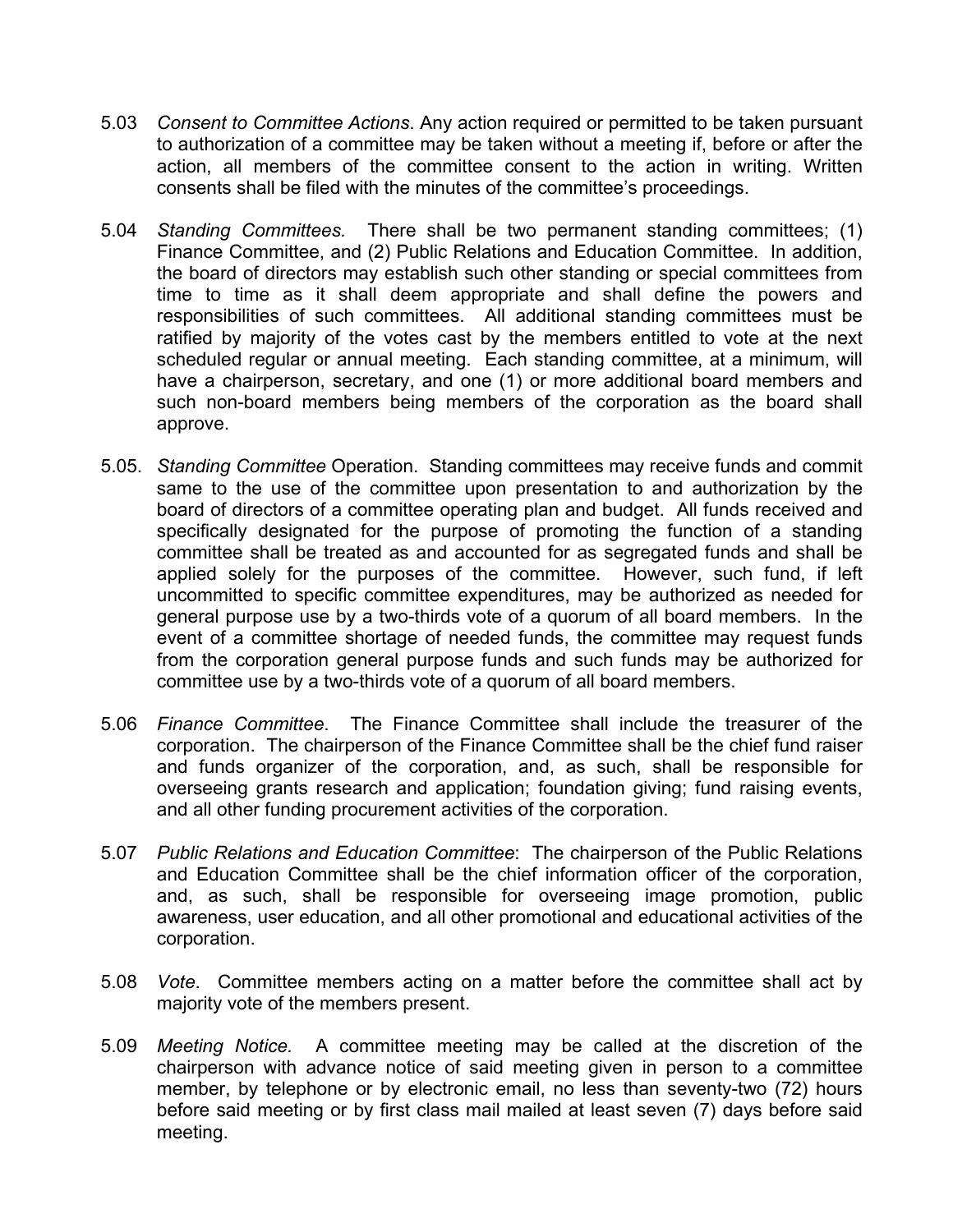- 5.10 *Minutes.* The committee chairperson shall see that minutes of the committee meeting are taken and subsequently presented to the board.
- 5.11 *Authority.* A committee, either as a whole or by the act of any of its members acting individually on behalf of the committee, shall have no authority to bind the corporation. A committee shall only have the authority to make recommendations to the board.

#### ARTICLE VI **OFFICERS**

- 6.01 *Number*. The officers of the corporation shall be elected by the board. The officers shall be a president, a vice-president, a secretary, and a treasurer.
- 6.02 *Term of Office*. All officers shall be elected by the Board from its members at the annual meeting for a term of two (2) years, or until their successor has been elected. An officer may resign at any time by providing written notice to the corporation. Notice of resignation is effective on receipt or at a later time designated in the notice.
- 6.03 *Removal*. An officer elected by the board may be removed with or without cause by vote of a majority of the board. The removal shall be without prejudice to the person's contract rights, if any. Election to an office does not of itself create contract rights.
- 6.04 *Vacancies*. A vacancy in any office for any reason may be filled by the board.
- 6.05 *President*. The president shall be the chief executive officer of the corporation, and, as such, under the direction of the board of directors shall have power to perform all acts, execute and deliver all documents, and take all steps deemed necessary or desirable in order to effectuate the actions and polices of the corporation; and, shall be ex-officio a member of all committees of the corporation; and, shall have the general powers and duties of supervision usually vested in the president of a nonstock corporation. The president shall have power to appoint or discharge employees, agents, or independent contractors, to determine their duties, and to fix their compensation unless these bylaws provide otherwise. The president shall sign all corporate documents and agreements on behalf of the corporation, unless the president or the board or these bylaws instructs that the signing be done with or by some other officer, agent, or employee. The president shall see that all actions taken by the board are executed and shall perform all other duties incident to the office. This is subject, however, to the president's right and the right of the board to delegate any specific power to any other officer of the corporation.
- 6.06 *Vice President*. The vice president shall have the power to perform duties that may be assigned by the president or the board. If the president is absent or unable to perform his or her duties, the vice president shall perform the president's duties until the board directs otherwise. The vice president shall perform all duties incident to the office.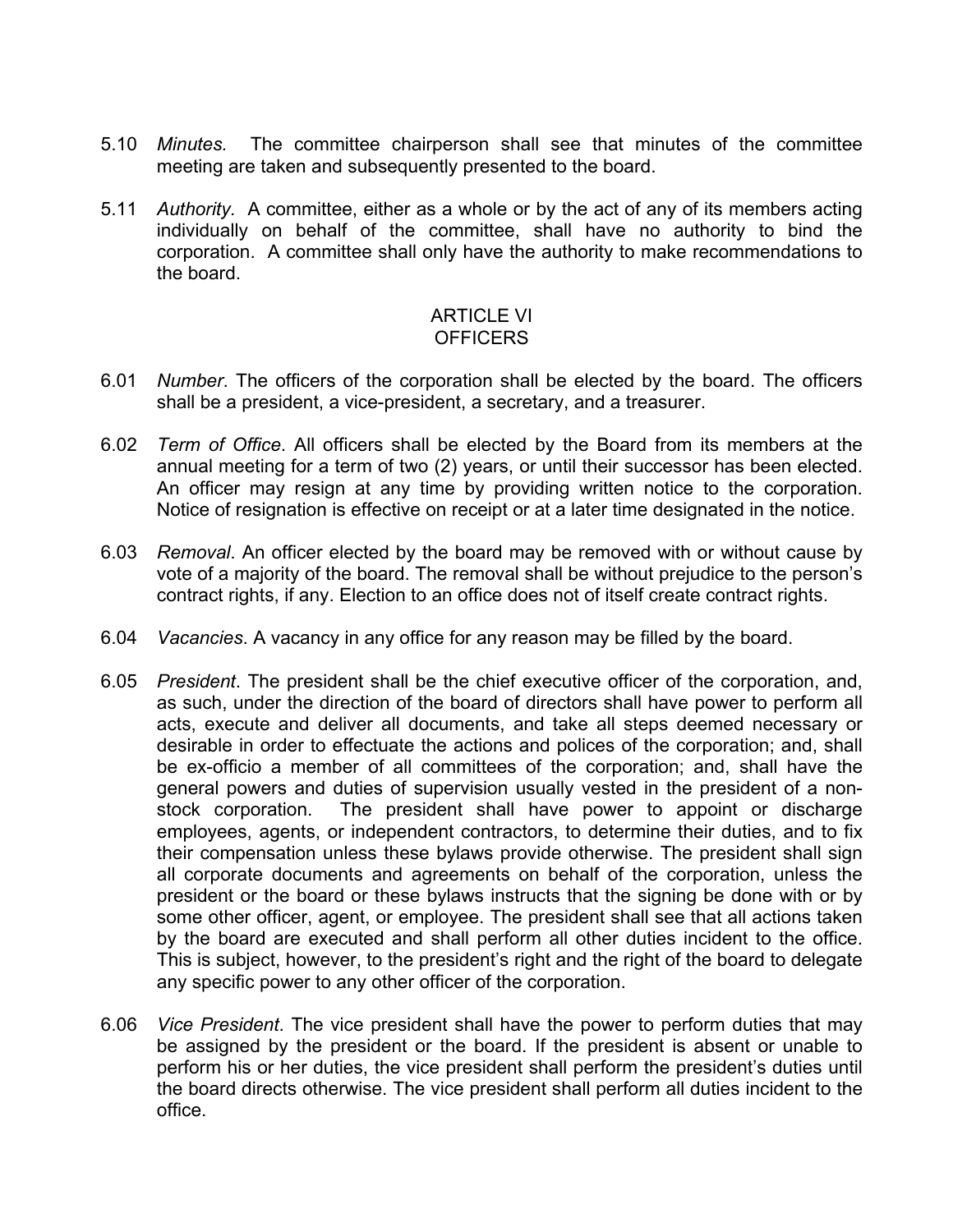- 6.07 *Secretary*. The secretary shall (a) keep minutes of board meetings; (b) be responsible for providing notice to each member and director as required by law, the articles of incorporation, or these bylaws; (c) be the custodian of corporate records; (d) keep or cause to be kept a register of the names and addresses of each member, officer and director; and (e) perform all duties incident to the office and other duties assigned by the president or the board; (e) send or cause to be sent all required notices of meetings; (g) receive and attend to all correspondence; (h) have custody of all documents of the corporation; (i) shall keep and maintain accurate minutes of all meetings of the board and members, and retain copies of all committee minutes; and, (j) perform such other duties as usually pertain to the office or as shall be determined from time to time.
- 6.08 *Treasurer*. The treasurer shall be the financial officer of the corporation, as such, shall (a) have charge and custody over corporate funds and securities; (b) keep accurate books and records of corporate receipts and disbursements; (c) deposit all moneys and securities received by the corporation at such depositories in the corporation's name that may be designated by the board; (d) complete all required corporate filings; and (e) perform all duties incident to the office and other duties assigned by the president or the board.
- 6.09 *Compensation of Officers*. No officer shall be entitled to compensation for services rendered to the corporation in the course of holding his or her office. The board may authorize reasonable compensation for services of value performed by a member independent of his or her office, or to one who does not hold office.
- 6.10 *Removal*. An officer may be removed from office for cause by the affirmative vote of two-thirds (2/3) of the directors present at a duly called meeting at which a quorum is present.
- 6.11 *Vacancies*. If the office of a corporate officer becomes vacant, the directors may elect a successor to fulfill the remainder of the term.

# ARTICLE VII CORPORATE DOCUMENT PROCEDURE

7.01 All corporate documents (including stocks, bonds, agreements, insurance and annuity contracts, checks, notes, disbursements, loans, and other debt obligations) shall not be signed by any officer, designated agent, or attorney-in-fact unless authorized by the board or by these bylaws.

## ARTICLE VIII INDEMNIFICATION

8.01 *Non-derivative Actions*. Subject to all of the other provisions of this article, the corporation shall indemnify any person who was or is a party or is threatened to be made a party to any threatened, pending, or completed action, suit, or proceeding. This includes any civil, criminal, administrative, or investigative proceeding, whether formal or informal (other than an action by or in the right of the corporation). Such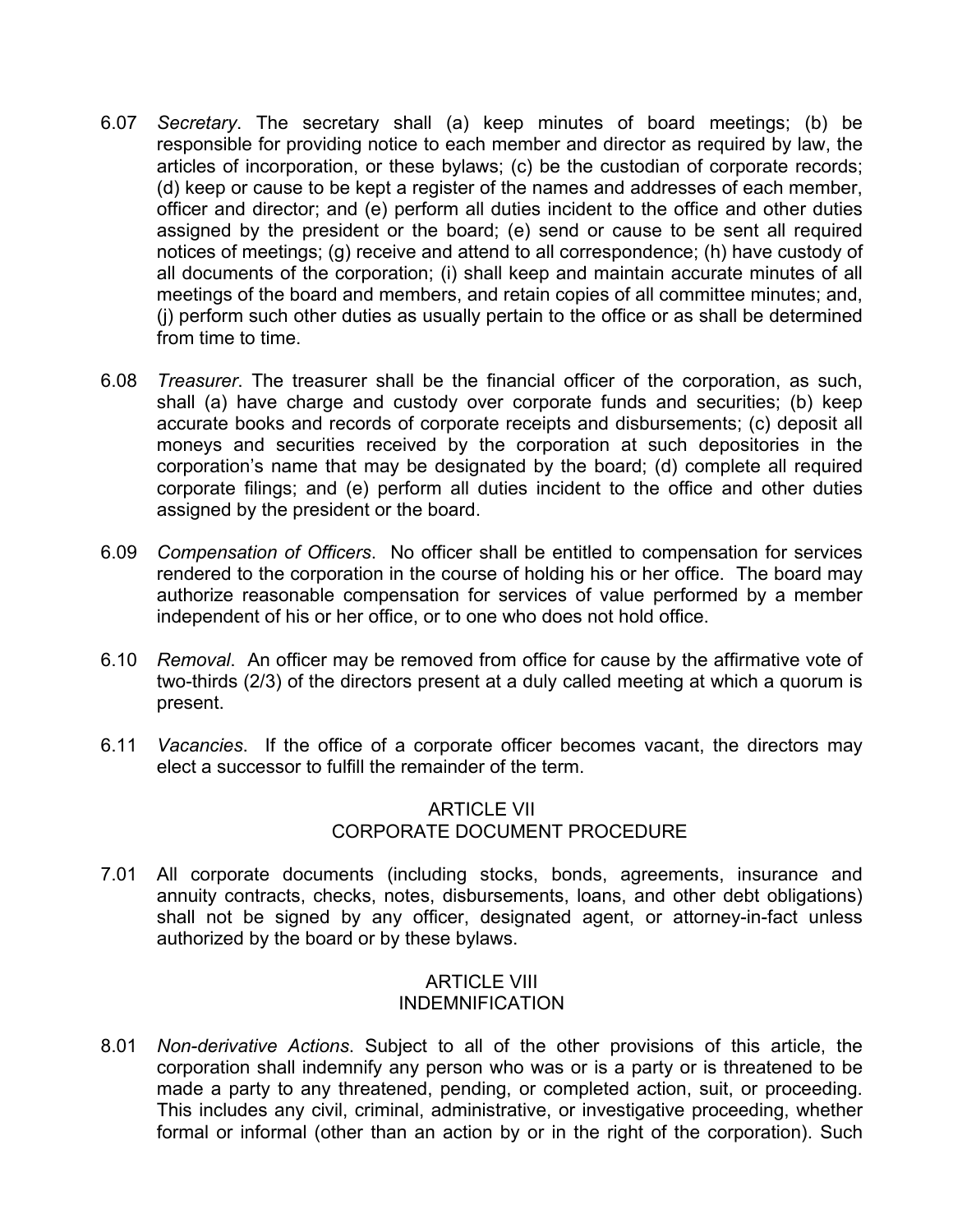indemnification shall apply only to a person who was or is a director, officer, employee, agent, member or volunteer of the corporation, or who was or is serving at the request of the corporation as a director, officer, partner, trustee, employee, or agent of another foreign or domestic corporation, partnership, joint venture, trust or other enterprise, whether for profit or not for profit. The person shall be indemnified and held harmless against expenses (including attorney fees), judgments, penalties, fines, and amounts paid in settlement actually and reasonably incurred by him or her in connection with such action, suit or proceeding, if the person acted in good faith and in a manner he or she reasonably believed to be in or not opposed to the best interests of the corporation or its members. With respect to any criminal action or proceeding, the person must have had no reasonable cause to believe his or her conduct was unlawful. The termination of any action, suit, or proceeding by judgment, order, settlement, conviction, or on a plea of nolo contendere or its equivalent, shall not by itself create a presumption that (a) the person did not act in good faith and in a manner that the person reasonably believed to be in or not opposed to the best interests of the corporation or its members or (b) with respect to any criminal action or proceeding, the person had reasonable cause to believe that his or her conduct was unlawful.

- 8.02 *Derivative Actions*. Subject to all of the provisions of this article, the corporation shall indemnify any person who was or is a party to, or is threatened to be made a party to, any threatened, pending, or completed action or suit by or in the right of the corporation to procure a judgment in its favor because (a) the person was or is a director, officer, employee, agent, member or volunteer of the corporation or (b) the person was or is serving at the request of the corporation as a director, officer, partner, trustee, employee, or agent of another foreign or domestic corporation, partnership, joint venture, trust, or other enterprise, whether or not for profit. The person shall be indemnified and held harmless against expenses (including actual and reasonable attorney fees) and amounts paid in settlement incurred by the person in connection with such action or suit if the person acted in good faith and in a manner the person reasonably believed to be in or not opposed to the best interests of the corporation or its members. However, indemnification shall not be made for any claim, issue, or matter in which such person has been found liable to the corporation unless and only to the extent that the court in which such action or suit was brought has determined on application that, despite the adjudication of liability but in view of all circumstances of the case, such person is fairly and reasonably entitled to indemnification for the expenses which the court considers proper.
- 8.03 *Expenses of Successful Defense*. To the extent that a person has been successful on the merits or otherwise in defense of any action, suit, or proceeding referred to in sections 8.01 or 8.02 of this article, or in defense of any claim, issue, or matter in the action, suit, or proceeding, the person shall be indemnified against expenses (including actual and reasonable attorney fees) incurred in connection with the action and in any proceeding brought to enforce the mandatory indemnification provided by this article.
- 8.04 *Contract Right; Limitation on Indemnity*. The right to indemnification conferred in this article shall be a contract right and shall apply to services of a director or officer as an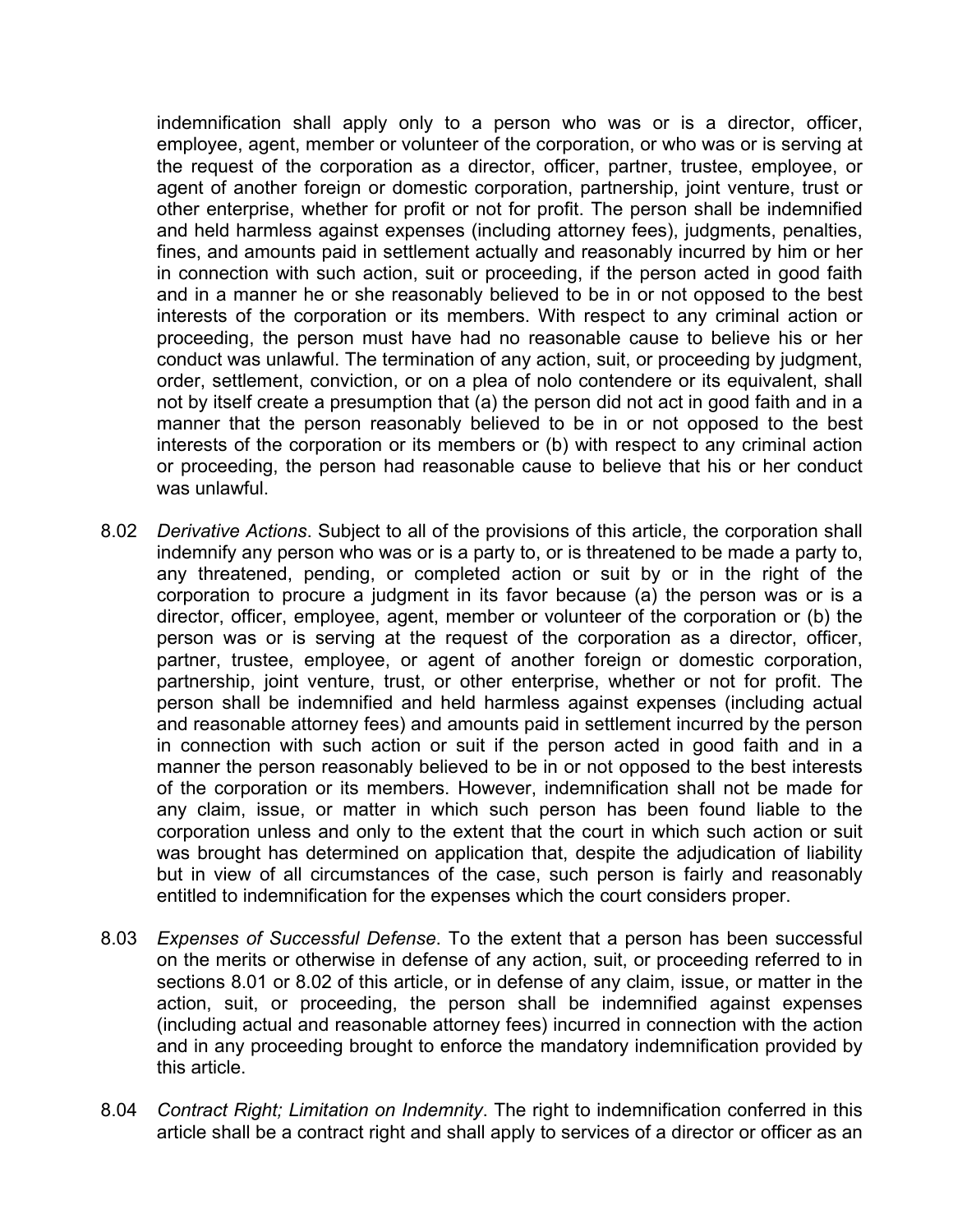employee or agent of the corporation as well as in such person's capacity as a director or officer, or as concerns an employee, agent, member or volunteer acting on behalf of the corporation. Except as provided in section 8.03 of this article, the corporation shall have no obligations under this article to indemnify any person in connection with any proceeding, or part thereof, initiated by such person without authorization by the board.

- 8.05 *Determination That Indemnification Is Proper*. Any indemnification under sections 8.01 or 8.02 of this article (unless ordered by a court) shall be made by the corporation only as authorized in the specific case. The corporation must determine that indemnification of the person is proper in the circumstances because the person has met the applicable standard of conduct set forth in sections 8.01 or 8.02, whichever is applicable. Such determination shall be made in any of the following ways:
	- 1. By a majority vote of a quorum of the board consisting of directors who were not parties to such action, suit, or proceeding.
	- 2. If the quorum described in clause (a) above is not obtainable, then by a committee of directors who are not parties to the action. The committee shall consist of not less than two disinterested directors.
	- 3. By independent legal counsel in a written opinion.
	- 4. By the members.
- 8.06 *Proportionate Indemnity*. If a person is entitled to indemnification under sections 8.01 or 8.02 of this article for a portion of expenses, including attorney fees, judgments, penalties, fines, and amounts paid in settlement, but not for the total amount, the corporation shall indemnify the person for the portion of the expenses, judgments, penalties, fines, or amounts paid in settlement for which the person is entitled to be indemnified.
- 8.07 *Expense Advance*. Expenses incurred in defending a civil or criminal action, suit, or proceeding described in sections 8.01 or 8.02 of this article may be paid by the corporation in advance of the final disposition of the action, suit, or proceeding on receipt of an undertaking by or on behalf of the person involved to repay the expenses, if it is ultimately determined that the person is not entitled to be indemnified by the corporation. The undertaking shall be an unlimited general obligation of the person on whose behalf advances are made but need not be secured.
- 8.08 *Nonexclusivity of Rights*. The indemnification or advancement of expenses provided under this article is not exclusive of other rights to which a person seeking indemnification or advancement of expenses may be entitled under a contractual arrangement with the corporation. However, the total amount of expenses advanced or indemnified from all sources combined shall not exceed the amount of actual expenses incurred by the person seeking indemnification or advancement of expenses.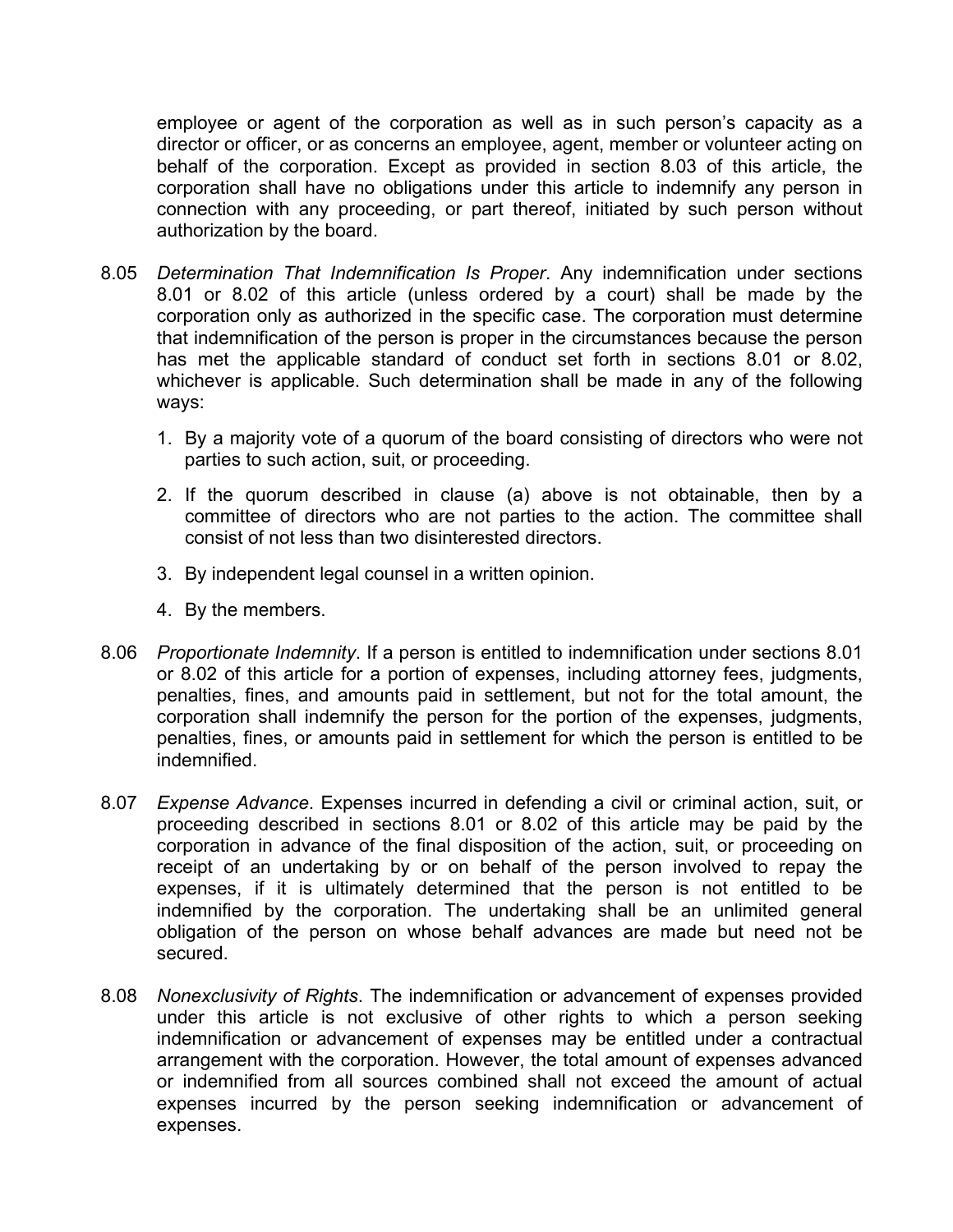- 8.09 *Indemnification of Employees and Agents of the Corporation*. The corporation shall grant rights to indemnification and to the advancement of expenses to any employee, agent, member or volunteer acting on behalf of the corporation to the fullest extent of the provisions of this article with respect to the indemnification and advancement of expenses of directors and officers of the corporation.
- 8.10 *Former Directors, Officers, Employee, Agent, Member or Volunteer*. The indemnification provided in this article continues for a person who has ceased to be a director, officer, employee, agent, member, or volunteer for acts undertaken on behalf of the corporation and shall inure to the benefit of the heirs, executors, and administrators of that person.
- 8.11 *Insurance*. The corporation may purchase and maintain insurance on behalf of any person who (a) was or is a director, officer, employee, agent, member or volunteer of the corporation or (b) was or is serving at the request of the corporation as a director, officer, employee, agent, member or volunteer of another corporation, partnership, joint venture, trust, or other enterprise. Such insurance may protect against any liability asserted against the person and incurred by him or her in any such capacity or arising out of his or her status as such, whether or not the corporation would have power to indemnify against such liability under this article or the laws of the State of Michigan.
- 8.12 *Changes in Michigan Law*. If there are any changes in the Michigan statutory provisions applicable to the corporation and relating to the subject matter of this article, then the indemnification to which any person shall be entitled shall be determined by such changed provisions, but only to the extent that any such change permits the corporation to provide broader indemnification rights than such provisions permitted the corporation to provide before any such change.

## ARTICLE IX **COMPENSATION**

9.01 When authorized by the board, a person shall be reasonably compensated for services rendered to the corporation as an employee, agent, or independent contractor, except as prohibited by these bylaws.

## ARTICLE X FISCAL YEAR

10.01 The fiscal year of the corporation shall commence on January 1 and end on December 31.

### ARTICLE XI **DISSOLUTION**

 11.01 Upon the dissolution, liquidation and winding up of the corporation after paying or adequately providing for the debts and obligations of the corporation, the remaining assets shall be distributed to a non-profit fund, foundation, association, or corporation